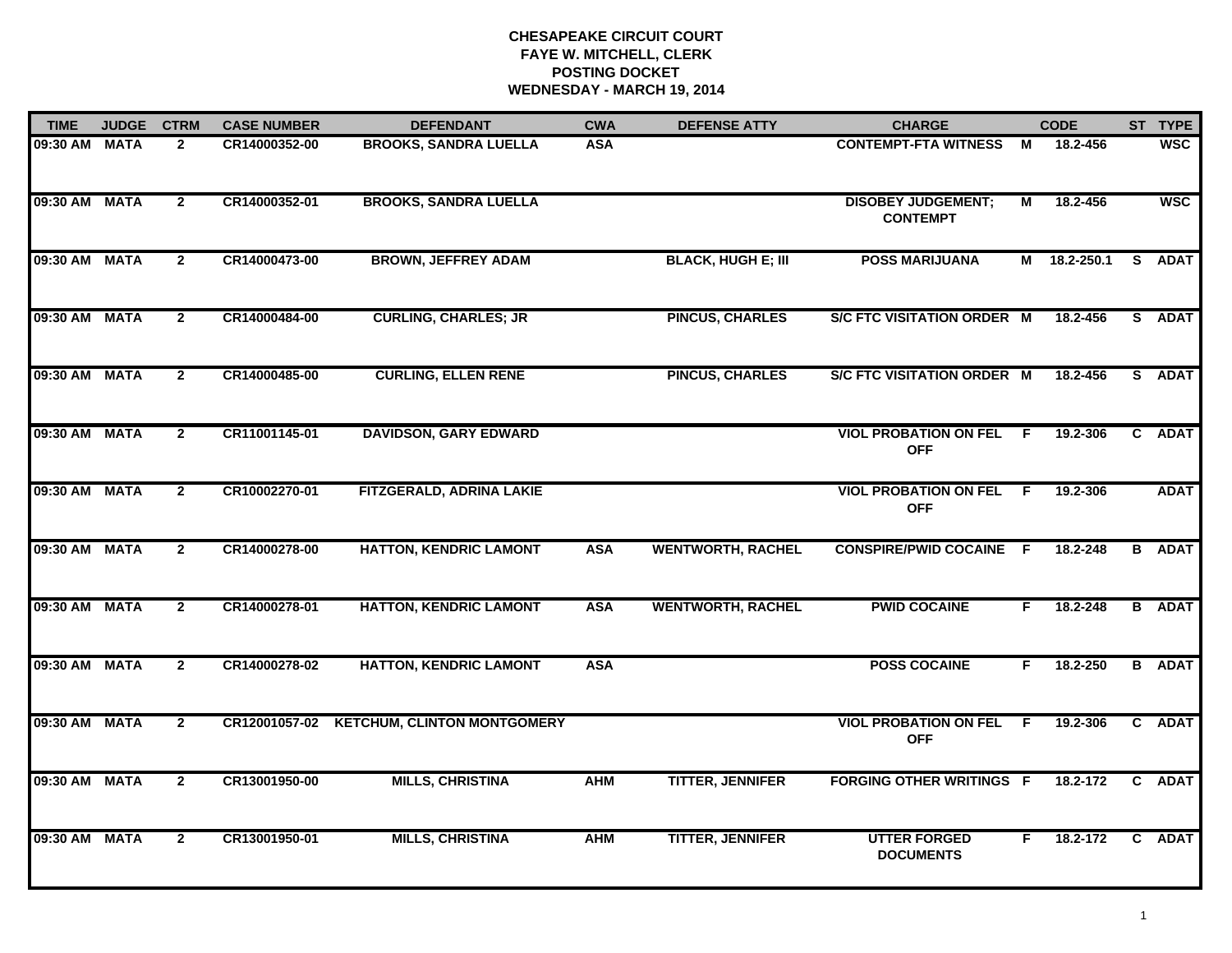# **CHESAPEAKE CIRCUIT COURT FAYE W. MITCHELL, CLERK POSTING DOCKET WEDNESDAY - MARCH 19, 2014**

| <b>TIME</b>   | <b>JUDGE</b> | <b>CTRM</b>    | <b>CASE NUMBER</b> | <b>DEFENDANT</b>                  | <b>CWA</b>  | <b>DEFENSE ATTY</b>       | <b>CHARGE</b>                                     |                | <b>CODE</b>  |    | ST TYPE       |
|---------------|--------------|----------------|--------------------|-----------------------------------|-------------|---------------------------|---------------------------------------------------|----------------|--------------|----|---------------|
| 09:30 AM      | <b>MATA</b>  | $\mathbf{2}$   | CR13001950-02      | <b>MILLS, CHRISTINA</b>           | AHM         | <b>TITTER, JENNIFER</b>   | <b>OBTAIN MONEY BY FALSE F</b><br><b>PRETENSE</b> |                | 18.2-178     | C. | <b>ADAT</b>   |
| 09:30 AM      | <b>MATA</b>  | $\overline{2}$ | CR13001950-06      | <b>MILLS, CHRISTINA</b>           |             |                           | <b>FAIL TO APPEAR-</b><br><b>SENTENCING</b>       | М              | 18.2-456     |    | C ADAT        |
| 09:30 AM MATA |              | $\overline{2}$ | CR14000483-00      | <b>MIMS, KEVIN DOUGLAS</b>        |             | <b>PINCUS, CHARLES</b>    | <b>ATTEMPT DEFEAT</b><br><b>DRUG/ALC SCREEN</b>   |                | M 18.2-251.4 |    | <b>B</b> ADAT |
| 09:30 AM      | <b>MATA</b>  | $\mathbf{2}$   | CR11000106-01      | <b>MYERS, MICHAEL ALLEN</b>       |             |                           | <b>VIOL PROBATION ON FEL</b><br><b>OFF</b>        | - F            | 19.2-306     |    | C ADAT        |
| 09:30 AM      | <b>MATA</b>  | $\mathbf{2}$   | CR14000502-00      | <b>OGWU, WINNIE NKEIRU</b>        |             | <b>Matheny, Amina</b>     | SUSP O/L-3RD                                      |                | M B.46.2-301 |    | <b>B</b> ADAT |
| 09:30 AM      | <b>MATA</b>  | $\mathbf{2}$   | CR14000502-01      | <b>OGWU, WINNIE NKEIRU</b>        |             |                           | 70/60 SP                                          |                | F.46.2-878   |    | S ADAT        |
| 09:30 AM      | <b>MATA</b>  | $\overline{2}$ | CR14000505-00      | PARKER, DA'QUAN MAURICE           |             | Crook, Heather B          | <b>MISD VIOL COMMUN BASE</b><br><b>PRBATION</b>   | $\overline{M}$ | 19.2-303.3   |    | <b>B</b> ADAT |
| 09:30 AM      | <b>MATA</b>  | $\mathbf{2}$   | CR14000480-00      | <b>PERRY, ANNA CORINNE</b>        |             | <b>KUBOVCIK, ANDREW D</b> | <b>PETIT LARCENY</b>                              | $\overline{M}$ | $74 - 4$     |    | S ADAT        |
| 09:30 AM      | <b>MATA</b>  | $\overline{2}$ | CR10001579-01      | <b>PRICE, GERRY EUGENE</b>        |             |                           | <b>VIOL PROBATION ON FEL</b><br><b>OFF</b>        | -F.            | 19.2-306     |    | <b>ADAT</b>   |
| 09:30 AM MATA |              | $\mathbf{2}$   | CR14000481-00      | <b>RAGIN, SHANTICE SHAQUANA</b>   |             | Stowe, Randolph D         | <b>FALSE REPORT</b>                               | М              | 18.2-461     |    | <b>B</b> ADAT |
| 09:30 AM MATA |              | $\overline{2}$ | CR12001453-01      | <b>TURNER, KENNETH MICHAEL</b>    |             |                           | <b>VIOL PROBATION ON FEL F</b><br><b>OFF</b>      |                | 19.2-306     |    | <b>ADAT</b>   |
| 09:30 AM      | <b>MATA</b>  | $\overline{2}$ | CR13002384-01      | <b>WILKINS, ANNETTE WHITFIELD</b> |             |                           | <b>DISOBEY JUDGEMENT;</b><br><b>CONTEMPT</b>      | $\overline{M}$ | 18.2-456     |    | <b>ADAT</b>   |
| 11:00 AM      | <b>MATA</b>  | 5              | CR02003453-00      | <b>ARGENBRIGHT, MARK DEWAIN</b>   | <b>NONE</b> | <b>JAMES T. WISE</b>      | <b>SUSPENDED O/L</b>                              |                | M A.46.2-301 | B  | <b>CC</b>     |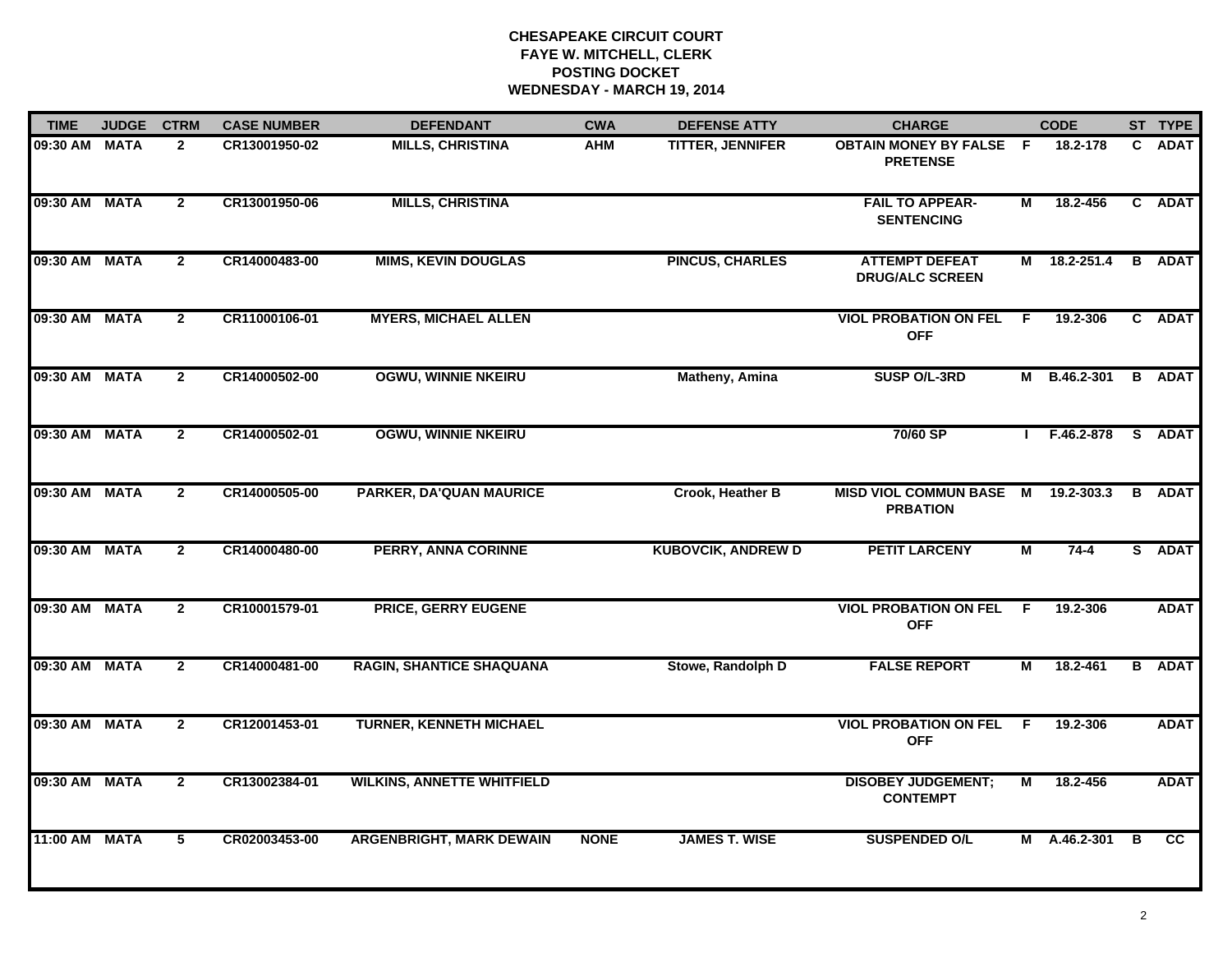# **CHESAPEAKE CIRCUIT COURT FAYE W. MITCHELL, CLERK POSTING DOCKET WEDNESDAY - MARCH 19, 2014**

| <b>TIME</b>   | <b>JUDGE</b> |   | <b>CASE NUMBER</b> | <b>DEFENDANT</b>                | <b>CWA</b>  | <b>DEFENSE ATTY</b>      | <b>CHARGE</b>                                  |    | <b>CODE</b> |                | ST TYPE         |
|---------------|--------------|---|--------------------|---------------------------------|-------------|--------------------------|------------------------------------------------|----|-------------|----------------|-----------------|
| 11:00 AM      | <b>MATA</b>  | 5 | CR99001189-00      | <b>ARGENBRIGHT, MARK DEWAIN</b> | <b>NONE</b> | <b>H.BLACK</b>           | <b>REST LICENSE VIOLATION</b>                  | М  | A.18.2-272  |                | cc              |
| 11:00 AM MATA |              | 5 | CR00003671-00      | <b>DARDEN, PAMELA MICHELE</b>   | <b>NONE</b> | <b>E HARRIS</b>          | <b>GRAND LARCENY</b>                           | F. | 18.2-95     | $\overline{c}$ | cc              |
| 11:00 AM MATA |              | 5 | CR00A03671-00      | <b>DARDEN, PAMELA MICHELE</b>   | <b>NONE</b> | <b>SHARON MASON</b>      | <b>PROBATION VIOLATION</b>                     | F. | 19.2-306    | C              | <b>CC</b>       |
| 11:00 AM MATA |              | 5 | CR02000582-00      | <b>DARDEN, PAMELA MICHELLE</b>  | <b>NONE</b> | <b>RANDOLPH D. STOWE</b> | <b>PETIT LARCENY</b>                           | М  | 18.2-96     | C.             | <b>CC</b>       |
| 11:00 AM MATA |              | 5 | CR02000583-00      | <b>DARDEN, PAMELA MICHELLE</b>  | <b>NONE</b> | <b>RANDOLPH D. STOWE</b> | <b>OBTAIN PROPERTY BY</b><br><b>FALSE PRET</b> | М  | 18.2-178    | C              | $\overline{cc}$ |
| 11:00 AM MATA |              | 5 | CR02C00581-00      | <b>DARDEN, PAMELA MICHELLE</b>  | <b>NONE</b> | <b>RANDOLPH D. STOWE</b> | <b>CAPIAS:FTA</b>                              | М  | 18.2-456    | C              | cc              |
| 11:00 AM MATA |              | 5 | CR12000934-00      | <b>EASON, JUSTIN DEVON</b>      | <b>WHC</b>  | <b>CROOK, HEATHER B</b>  | <b>GRAND LARCENY</b>                           | F. | 18.2-95     | C              | RE              |
| 11:00 AM MATA |              | 5 | CR07004645-00      | <b>HUNTER, EUGENE EMMANUAL</b>  | <b>WHC</b>  | <b>SHORT, JAMES</b>      | <b>GRAND LARCENY</b>                           | F. | 18.2-95     | C              | RE              |
| 11:00 AM MATA |              | 5 | CR07004645-01      | HUNTER, EUGENE EMMANUAL         | <b>NONE</b> | Kozak, Warren D.         | <b>VIOL GOOD BEHAV ON FEL F</b><br><b>OFF</b>  |    | 19.2-306    | C.             | $\overline{cc}$ |
| 11:00 AM MATA |              | 5 | CR10003199-00      | LEE, QUINTELLA                  | <b>NONE</b> | <b>JONES, DAVID L</b>    | PETIT LARC <\$200 NOT FRM M<br><b>PERSN</b>    |    | 18.2-96     | в              | cc              |
| 11:00 AM MATA |              | 5 | CR10003199-02      | LEE, QUINTELLA                  | <b>NONE</b> | <b>PLOTT, STEPHEN B</b>  | <b>VIOL PROBATION ON FEL</b><br><b>OFF</b>     | F. | 19.2-306    | S.             | $\overline{cc}$ |
| 11:00 AM MATA |              | 5 | CR12000828-00      | <b>WADDELL, DEQUANA MIKIA</b>   | <b>WHC</b>  | <b>POULSON, MICHAEL</b>  | <b>GRAND LARCENY</b>                           | F. | 18.2-95     | в              | RE              |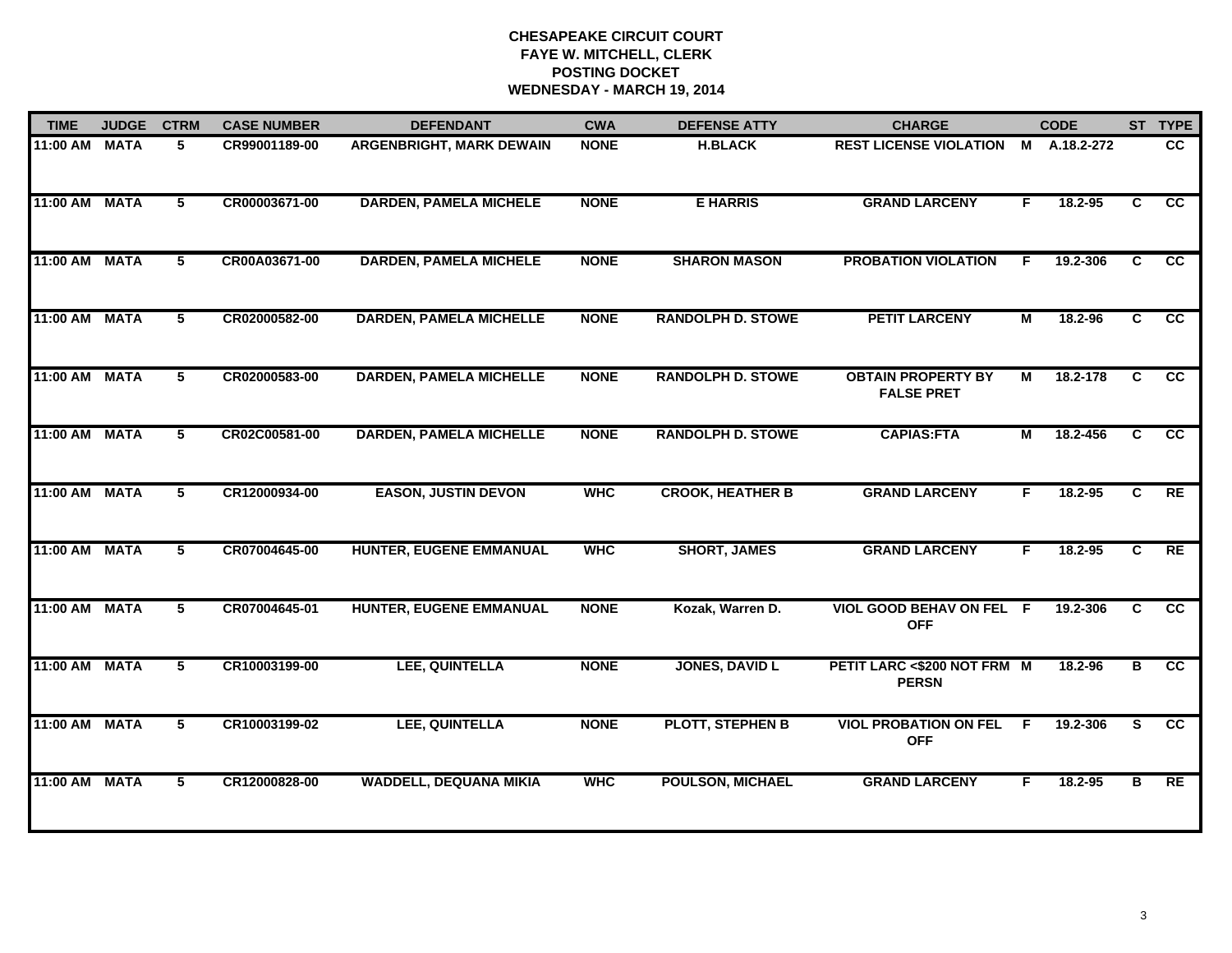| Hearing<br><b>Time</b> | Judge | Court<br>Room  | Case #        | <b>Plaintiff</b>                         | <b>Defendant</b>                      | <b>Plaintiff Attorney</b> | <b>Defendant Attorney</b>     | <b>Motion</b>              | <b>Duration</b> |
|------------------------|-------|----------------|---------------|------------------------------------------|---------------------------------------|---------------------------|-------------------------------|----------------------------|-----------------|
| 09:00 AM               | JJ    | $\overline{1}$ | CL10002281-01 | TUCKER, BRIAN EDWARD                     | TUCKER, JACQUELINE<br><b>KATHLEEN</b> |                           | MULFORD, ANTHONY S            | <b>Show Cause</b>          | 45 Min.         |
| 09:00 AM               | JJ    | $\overline{1}$ | CL12000283-00 | RAGSDALE, EILEEN                         | CROXTON, WILLIAM L                    | <b>BLACK, HUGH E</b>      | DOBBINS, DENNY P              | Motion (Other)             | 15 Min.         |
| 09:00 AM               | JJ    | $\overline{1}$ | CL12001707-00 | SANDERS, SUSAN                           | SANDERS, GEORGE                       | LITTLE, HEATHER K         | PETTREY, KEVIN                | Final Decree of<br>Divorce | 15 Min.         |
| 09:00 AM               | JJ    | $\overline{1}$ | CL12001716-00 | RIDDICK-HARPER, LASHANDA                 | HARPER, JERMAINE                      | OLIVER, HILTON            |                               | Pendente Lite              | 45 Min.         |
| 09:00 AM               | JJ    | $\overline{1}$ | CL12001716-00 | RIDDICK-HARPER, LASHANDA                 | HARPER, JERMAINE                      | OLIVER, HILTON            |                               | Final Decree of<br>Divorce | 15 Min.         |
| 09:00 AM               | JJ    | $\overline{1}$ | CL13001343-00 | <b>BROOKS, MATTHEW</b>                   | HATT-BROOKS, JAMIE                    | HEDGES, PAUL R            |                               | <b>Present Order</b>       | 15 Min.         |
| 09:00 AM               | JJ    | $\overline{1}$ |               | CL13001702-00 KAMCO BUILDING SUPPLY CORP | *RHODES CONSTRUCTION INC              | BLECKI, DOUGLAS R; JR     | LIBERATORE, JOSEPH T          | Motion to Compel           | 15 Min.         |
| 09:00 AM               | JJ    | - 1            | CL13001846-00 | BRADLEY, DENISE LOUISE                   | BRADLEY, ERICH ARRON                  | BRYANT, SUANNE H          | <b>GRIFFIN, DIANE POMEROY</b> | <b>Present Order</b>       | 15 Min.         |
| 09:00 AM               | JJ    | $\overline{1}$ | CL13001846-00 | BRADLEY, DENISE LOUISE                   | BRADLEY, ERICH ARRON                  | BRYANT, SUANNE H          | GRIFFIN, DIANE POMEROY        | Motion (Other)             | 15 Min.         |
| 09:00 AM               | JJ    | $\overline{1}$ | CL13002078-00 | PACE, ARLENE F                           | WASSMAN, WESLEY B                     | JOANNOU, JOHN S           |                               | Motion to Compel           | 15 Min.         |
| 09:00 AM               | JJ    | $\overline{1}$ | CL13002096-00 | HUGHES, JENNIFER M                       | MCDONALD, MILES WARREN                | STEPANOVICH, JOHN G       | ROBERTSON, GLEN M             | Motion to Quash            | 30 Min.         |
| 09:00 AM               | JJ    | $\overline{1}$ | CL13002096-00 | HUGHES, JENNIFER M                       | MCDONALD, MILES WARREN                | STEPANOVICH, JOHN G       | ROBERTSON, GLEN M             | Motion to Compel           | 15 Min.         |
| 09:00 AM               | JJ    | $\overline{1}$ | CL13002096-00 | HUGHES, JENNIFER M                       | MCDONALD, MILES WARREN                | STEPANOVICH, JOHN G       | ROBERTSON, GLEN M             | Motion to Compel           | 15 Min.         |
| 09:00 AM               | JJ    | $\overline{1}$ | CL13002645-00 | HARRELL, STEPHANIE LYNN                  | HARRELL, MILTON SHELBY; JR            | FOOTMAN-BANKS, CHERYL     |                               | Final Decree of<br>Divorce | 15 Min.         |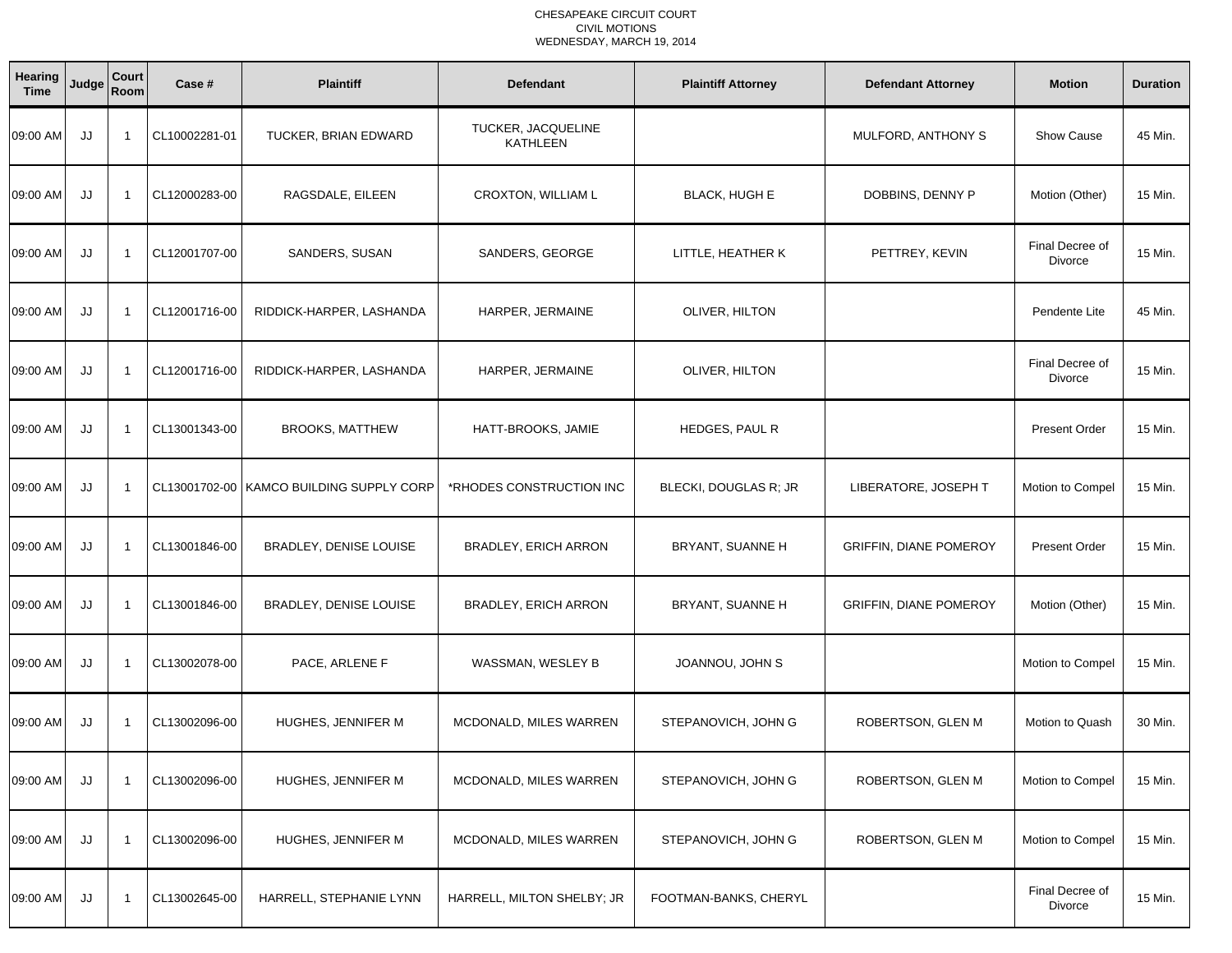| Hearing<br><b>Time</b> | Judge      | Court<br>Room | Case #           | <b>Plaintiff</b>                         | <b>Defendant</b>                                                     | <b>Plaintiff Attorney</b>  | <b>Defendant Attorney</b> | <b>Motion</b>              | <b>Duration</b> |
|------------------------|------------|---------------|------------------|------------------------------------------|----------------------------------------------------------------------|----------------------------|---------------------------|----------------------------|-----------------|
| 09:00 AM               | JJ         | - 1           | CL13002968-00    | TANNER, KARIS B                          | TANNER, MELVIN                                                       | PHILLIPS, KIMBERLY H       |                           | Pendente Lite              | 30 Min.         |
| 09:00 AM               | JJ         | -1            | CL14000547-00    | DAVIS, LESLIE B                          | DAVIS, JEFFREY S                                                     | MACONALD, ROBERT G         |                           | Pendente Lite              | 30 Min.         |
| 09:00 AM JWB           |            | 3             | Telfeyan / Jones | <b>DOCKET</b>                            | COMMISSIONERS OF ACCOUNTS COMMISSIONERS OF ACCOUNTS<br><b>DOCKET</b> |                            |                           |                            |                 |
| 09:00 AM JWB           |            | 3             | CL06001858-00    | KITCHENS, CHARLENE<br><b>ROBINSON</b>    | KITCHENS, DARYL JEROME                                               | <b>SCHWAN, HENRY</b>       | ROOF, TIMOTHY             | Final Decree of<br>Divorce | 15 Min.         |
| 09:00 AM               | <b>JWB</b> | 3             | CL09000138-00    | MCAVOY, SHARON A                         | MCAVOY, BRIAN EDWARD                                                 | CHIUSANO, PETER V          | ROOF, TIMOTHY W           | Final Decree of<br>Divorce | 15 Min.         |
| 09:00 AM               | <b>JWB</b> | 3             | CL10000366-00    | BLUCHER, WANDA J                         | BLUCHER, JOHN                                                        | MACON, CLAY L              | SWANGO, JASON             | <b>Show Cause</b>          | 30 Min.         |
| 09:00 AM JWB           |            | 3             | CL10000366-00    | BLUCHER, WANDA J                         | BLUCHER, JOHN                                                        | MACON, CLAY L              | SWANGO, JASON             | <b>Show Cause</b>          | 30 Min.         |
| 09:00 AM JWB           |            | 3             | CL11001402-00    | DIFULVIO, LISA ANN                       | DIFULVIO, EDMOND LENORD                                              | PRO SE                     | SWANGO, JASON E           | <b>Withdraw Counsel</b>    | 15 Min.         |
| 09:00 AM               | <b>JWB</b> | 3             | CL11002150-02    | JORDAN, JEANETTE GLORIA                  | JORDAN, MICHAEL VINCENT; SR                                          | ROOF, TIMOTHY WADE         | MONTAGNA, ANTHONY; III    | <b>Show Cause</b>          | 30 Min.         |
| 09:00 AM JWB           |            | 3             | CL13002195-01    | LEE, SHAWN                               | LEE, JAMES DAVID                                                     | ROOF, TIMOTHY WADE         |                           | Motion to Compel           | 30 Min.         |
| 09:00 AM JWB           |            | 3             | CL14000093-00    | NORMAN, BRANDON K.                       | NORMAN, THOMASINA SWAIN                                              | PRO SE                     | SLAVEN, RONALD D; JR      | Demurrer                   | 30 Min.         |
| 09:00 AM JWB           |            | 3             | CL14000224-00    | ROGERS, CASSANDRA L                      | <b>ROGERS, ROBERT S</b>                                              | <b>BURNSIDE, WILLIAM F</b> |                           | Pendente Lite              | 30 Min.         |
| 09:00 AM JWB           |            | 3             |                  | CL14000430-00 SOUTHERN BANK AND TRUST CO | PRIYAM LLC                                                           | GRAY, JEFFREY H            |                           | Hearing                    | N/A             |
| 09:00 AM JWB           |            | 3             | CJ12-148         | IN RE: JUVENILE APPEAL                   | IN RE: JUVENILE APPEAL                                               | WOOD, CHRISTY              |                           | Motion (Other)             | 1 Hour          |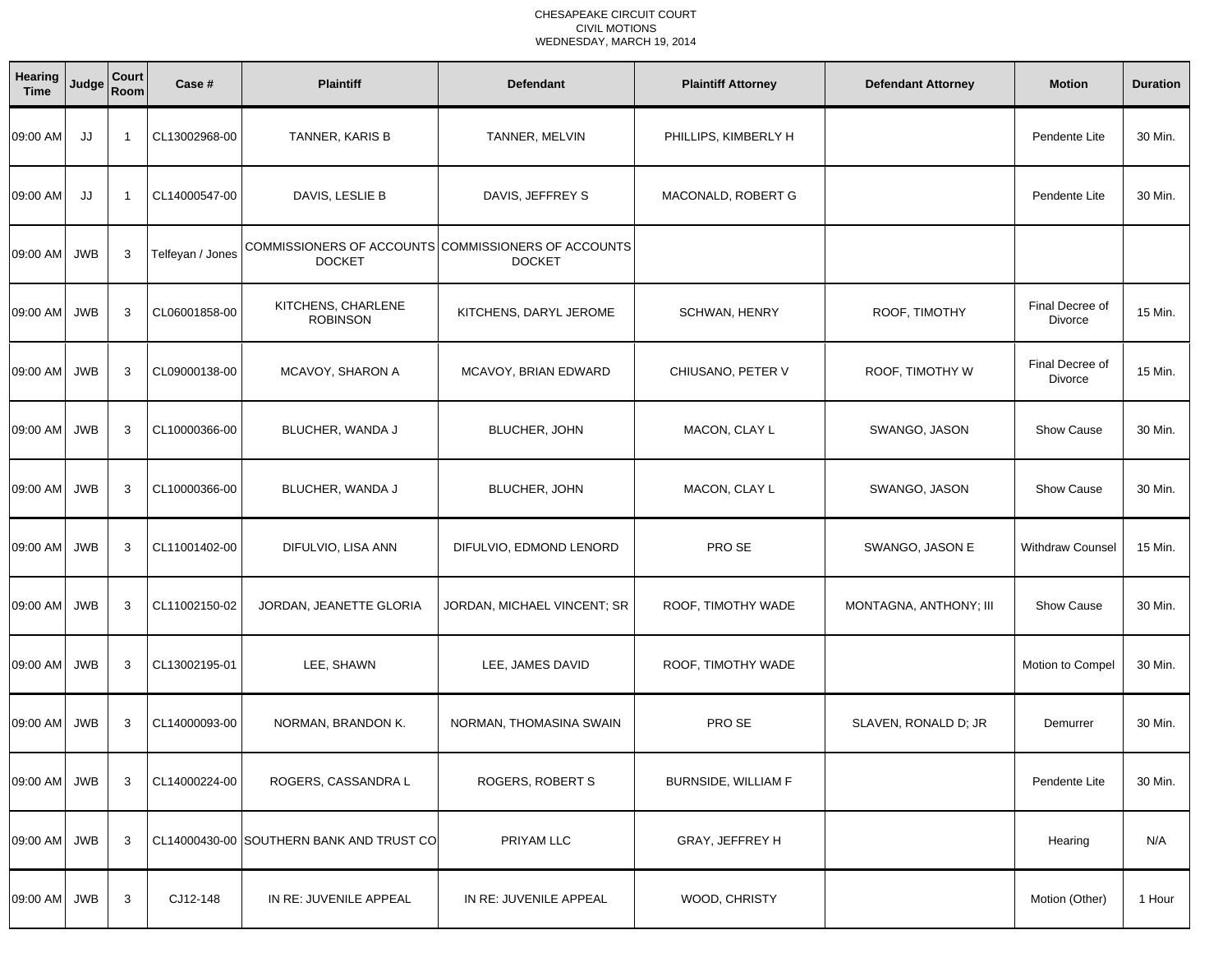| Hearing<br><b>Time</b> | Judge | Court<br>Room | Case #        | <b>Plaintiff</b>          | <b>Defendant</b>                | <b>Plaintiff Attorney</b> | <b>Defendant Attorney</b> | <b>Motion</b>                  | <b>Duration</b> |
|------------------------|-------|---------------|---------------|---------------------------|---------------------------------|---------------------------|---------------------------|--------------------------------|-----------------|
| 09:00 AM MATA          |       | 5             | CL11002660-00 | WHISPELL, JOY A WAGNER    | WHISPELL, WILLIAM L; JR         |                           | WOOTEN, KRISTI            | <b>Pretrial Conference</b>     | 15 Min.         |
| 09:00 AM MATA          |       | 5             | CL11002660-00 | WHISPELL, JOY A WAGNER    | WHISPELL, WILLIAM L; JR         |                           | WOOTEN, KRISTI            | Motion (Other)                 | 15 Min.         |
| 09:00 AM MATA          |       | 5             | CL14000130-00 | TAYLOR, SETH LEE          | GIBBS, SETH LEE                 | PRO SE                    |                           | Name Change                    | 30 Min.         |
| 10:00 AM   MATA        |       | 5             | CL11002454-00 | EVANS, LONIE ALDEN; II    | <b>COMMONWEALTH OF VIRGINIA</b> | PRO SE                    | CAMPBELL, WILLIAM H       | Operator's License<br>Petition | N/A             |
| 10:00 AM   MATA        |       | 5             | CL12002918-00 | BLANKENSHIP, STEVE W      | COMMONWEALTH OF VIRGINIA        | NESKIS, GEORGE A          | CAMPBELL, WILLIAM H       | Operator's License<br>Petition | N/A             |
| 10:00 AM   MATA        |       | 5             | CL12002919-00 | BLANKENSHIP, STEVE W      | COMMONWEALTH OF VIRGINIA        | NESKIS, GEORGE A          | CAMPBELL, WILLIAM H       | Operator's License<br>Petition | N/A             |
| 10:00 AM   MATA        |       | 5             | CL12002956-00 | MUSICK, DEXTER RAY        | COMMONWEALTH OF VIRGINIA        | COMFORT, STEPHEN L        | CAMPBELL, WILLIAM H       | Operator's License<br>Petition | N/A             |
| 10:00 AM   MATA        |       | 5             | CL12002957-00 | MUSICK, DEXTER RAY        | <b>COMMONWEALTH OF VIRGINIA</b> | COMFORT, STEPHEN L        | CAMPBELL, WILLIAM H       | Operator's License<br>Petition | N/A             |
| 10:00 AM   MATA        |       | 5             | CL13000006-00 | MORGAN, JERRY DELANCY; JR | COMMONWEALTH OF VIRGINIA        | HUDGINS, BRAD C           |                           | Operator's License<br>Petition | N/A             |
| 10:00 AM MATA          |       | 5             | CL13000026-00 | SIMMONS, HENRY LAWRENCE   | <b>COMMONWEALTH OF VIRGINIA</b> | PRO SE                    | CAMPBELL, WILLIAM H       | Operator's License<br>Petition | N/A             |
| 10:00 AM MATA          |       | 5             | CL13001078-00 | MUSICK, DEXTER RAY        | COMMONWEALTH                    | COMFORT, STEPHEN          | CAMPBELL, WILLIAM H       | Operator's License<br>Petition | N/A             |
| 10:00 AM MATA          |       | 5             | CL13001518-00 | MUSICK, DEXTER RAY        | COMMONWEALTH                    | COMFORT, STEPHEN          | CAMPBELL, WILLIAM H       | Operator's License<br>Petition | N/A             |
| 10:00 AM MATA          |       | 5             | CL13001519-00 | MUSICK, DEXTER RAY        | COMMONWEALTH                    | COMFORT, STEPHEN          | CAMPBELL, WILLIAM H       | Operator's License<br>Petition | N/A             |
| 10:00 AM MATA          |       | 5             | CL13001520-00 | MUSICK, DEXTER RAY        | COMMONWEALTH                    | COMFORT, STEPHEN          | CAMPBELL, WILLIAM H       | Operator's License<br>Petition | N/A             |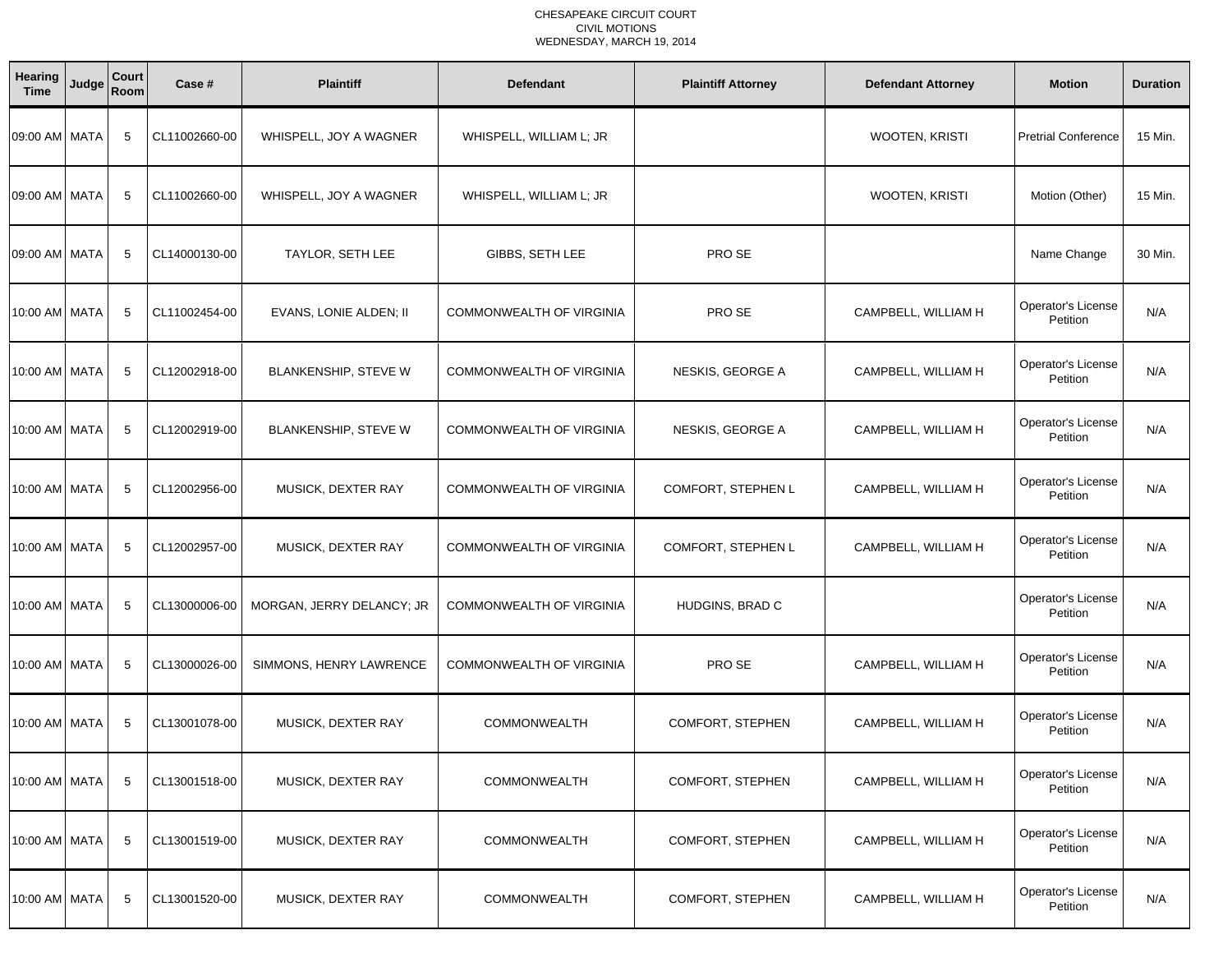| Hearing<br><b>Time</b> | Judge      | Court<br>Room | Case #        | <b>Plaintiff</b>                                      | <b>Defendant</b>                         | <b>Plaintiff Attorney</b> | <b>Defendant Attorney</b> | <b>Motion</b>                  | <b>Duration</b> |
|------------------------|------------|---------------|---------------|-------------------------------------------------------|------------------------------------------|---------------------------|---------------------------|--------------------------------|-----------------|
| 10:00 AM   MATA        |            | 5             | CL13002449-00 | HESTER, AMBER PITTMAN                                 | <b>COMMONWEALTH</b>                      | YATES, GEORGE H           | CAMPBELL, WILLIAM H       | <b>Present Order</b>           | N/A             |
| 10:00 AM   MATA        |            | 5             | CL13002934-00 | EBERT, JOHN J                                         | <b>COMMONWEALTH</b>                      | PRO SE                    |                           | Operator's License<br>Petition | N/A             |
| 10:00 AM   MATA        |            | 5             | CL13002975-00 | NORMAN, JAMES HARRELL; JR                             | <b>COMMONWEALTH</b>                      | PRO SE                    | CAMPBELL, WILLIAM H       | Operator's License<br>Petition | N/A             |
| 10:00 AM   MATA        |            | 5             | CL14000065-00 | JOYNER, TYREE JVON                                    | <b>COMMONWEALTH</b>                      | PRO SE                    | CAMPBELL, WILLIAM H       | <b>Present Order</b>           | N/A             |
| 10:00 AM MATA          |            | 5             | CL14000066-00 | FULCHER, DAVID WAYNE                                  | <b>COMMONWEALTH</b>                      | PRO SE                    | CAMPBELL, WILLIAM H       | Operator's License<br>Petition | N/A             |
| 10:00 AM MATA          |            | 5             | CL14000070-00 | BREATHWAITE, WAYNE ALLEN                              | COMMONWEALTH OF VIRGINIA                 |                           |                           | Operator's License<br>Petition | N/A             |
| 10:00 AM MATA          |            | -5            | CL14000116-00 | <b>WEBSTER, NICHOLAS R</b>                            | <b>COMMONWEALTH</b>                      | PRO SE                    | CAMPBELL, WILLIAM H       | <b>Present Order</b>           | N/A             |
| 10:00 AM MATA          |            | 5             | CL14000204-00 | HARKINS, MARCUS D'SHAWN                               | <b>COMMONWEALTH</b>                      | PRO SE                    | CAMPBELL, WILLIAM H       | <b>Present Order</b>           | N/A             |
| 11:00 AM MATA          |            | 5             | <b>CRIM</b>   | RESTITUTION PAYMENT DOCKET RESTITUTION PAYMENT DOCKET |                                          |                           |                           |                                | N/A             |
| 09:00 AM               | <b>RDS</b> | 6             | CL12001358-00 | RITGER, BENJAMIN                                      | *HARBOUR VIEW SELF STORAGE<br><b>LLC</b> | LARSEN, GREGORY S         | MCCREEDY, W GREER; II     | <b>Present Order</b>           | N/A             |
| 09:00 AM               | <b>RDS</b> | 6             | CL12001371-00 | CITY OF CHESAPEAKE VIRGINIA                           | *ADKINS, ANITA D                         | SHEERAN, KELLY DANIELS    |                           | <b>Present Order</b>           | 15 Min.         |
| 09:00 AM               | <b>RDS</b> | 6             |               | CL12002095-00   CITY OF CHESAPEAKE VIRGINIA           | *ABRAMSON, NEIL                          | JELICH, JOHN W; III       | FALK, CHRISTOPHER H       | Motion (Other)                 | 15 Min.         |
| 09:00 AM               | <b>RDS</b> | 6             | CL12002705-00 | CITY OF CHESAPEAKE VIRGINIA                           | CEDAR ROAD FF LLC                        | ROWLING, SUSAN V          | WALDO, JOSEPH             | Motion (Other)                 | 15 Min.         |
| 09:00 AM               | <b>RDS</b> | 6             | CL13002703-00 | ALLSBROOK, CANDACE DENISE                             | ALLSBROOK, ONCRA ANTONIO;<br><b>JR</b>   |                           |                           | Final Decree of<br>Divorce     | 1 Hour          |